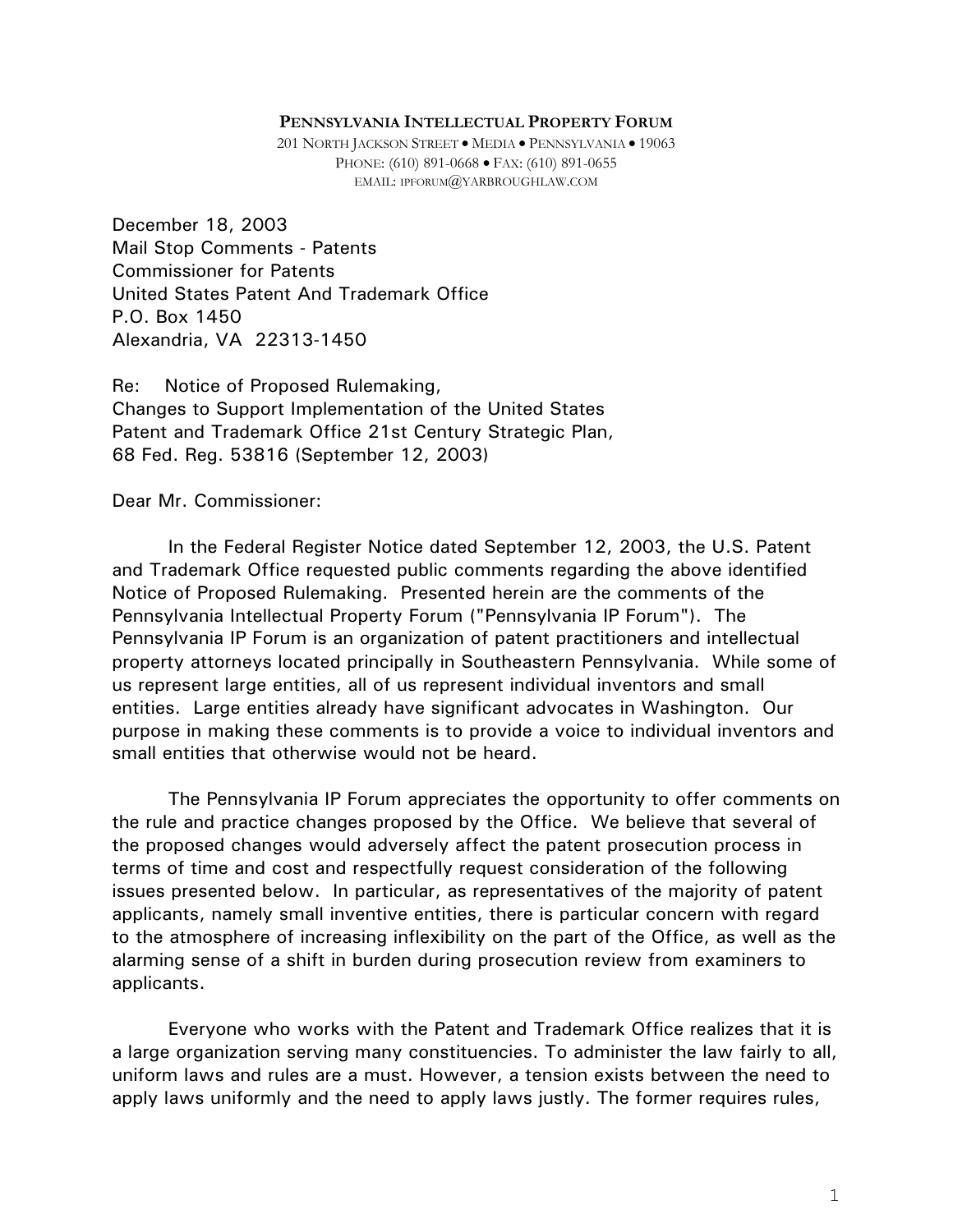the latter requires sound discretion. We recommend that the Patent and Trademark Office avoid hard-and-fast rules where those rules are not absolutely required to make administration of the law uniform. Below, please find our comments with regard to specific proposed rule changes.

# **(1). Proposed Rule Change 37 C.F.R. §1.6 requires clarification.**

The commentary in the PTO "Discussion of Specific Rules" at p. 53820 states that "drawings with detail" should not be submitted by fax. It would be helpful if the PTO could quantify what is meant by the term "detail" or alternatively, state what type of drawing is safe to be submitted by fax (e.g. simple block diagram or flow-chart).

## **(2). Proposed Rule Change 37 C.F.R. §1.17 requires further correction.**

Rule 1.17 proposes expensive petition fees, all of which would be an increased hardship for small inventive entities. To cure this pernicious effect, we suggest that this rule be amended to provide that the petition fees shall apply only to large entities and that no petition fee shall be charged to any small entity.

### **(3). Proposed Rule Change 37 C.F.R. §1.53 should not be adopted as proposed.**

Rule 1.53 is amended to require that a petition and fee be filed if the PTO issues a notice that an application is incomplete. The provision further states:

In the absence of a timely (1.118(f)) petition pursuant to this paragraph, the filing date of an application in which the applicant was notified of a filing error pursuant to paragraph (e)(1) of this section will be the date the filing error is corrected.

Our difficulty with the proposed amendment stems from the situation where an error may appear in the specification; for example: a page may inadvertently omitted from the background section, a pagination error may make it appear that a page has been left out of the application, a figure may be omitted, or a numbering error may make it appear that a figure has been omitted. Current PTO practice is to notify the applicant of the apparent error and to provide the applicant with the opportunity to submit new information to correct the error. If the applicant chooses to submit, for example, new pages or new figures to correct the error, then the filing date becomes the date of correction. If the applicant chooses not to supplement the application, the applicant retains the original filing date and review proceeds on the application as filed. The applicant is required eventually to correct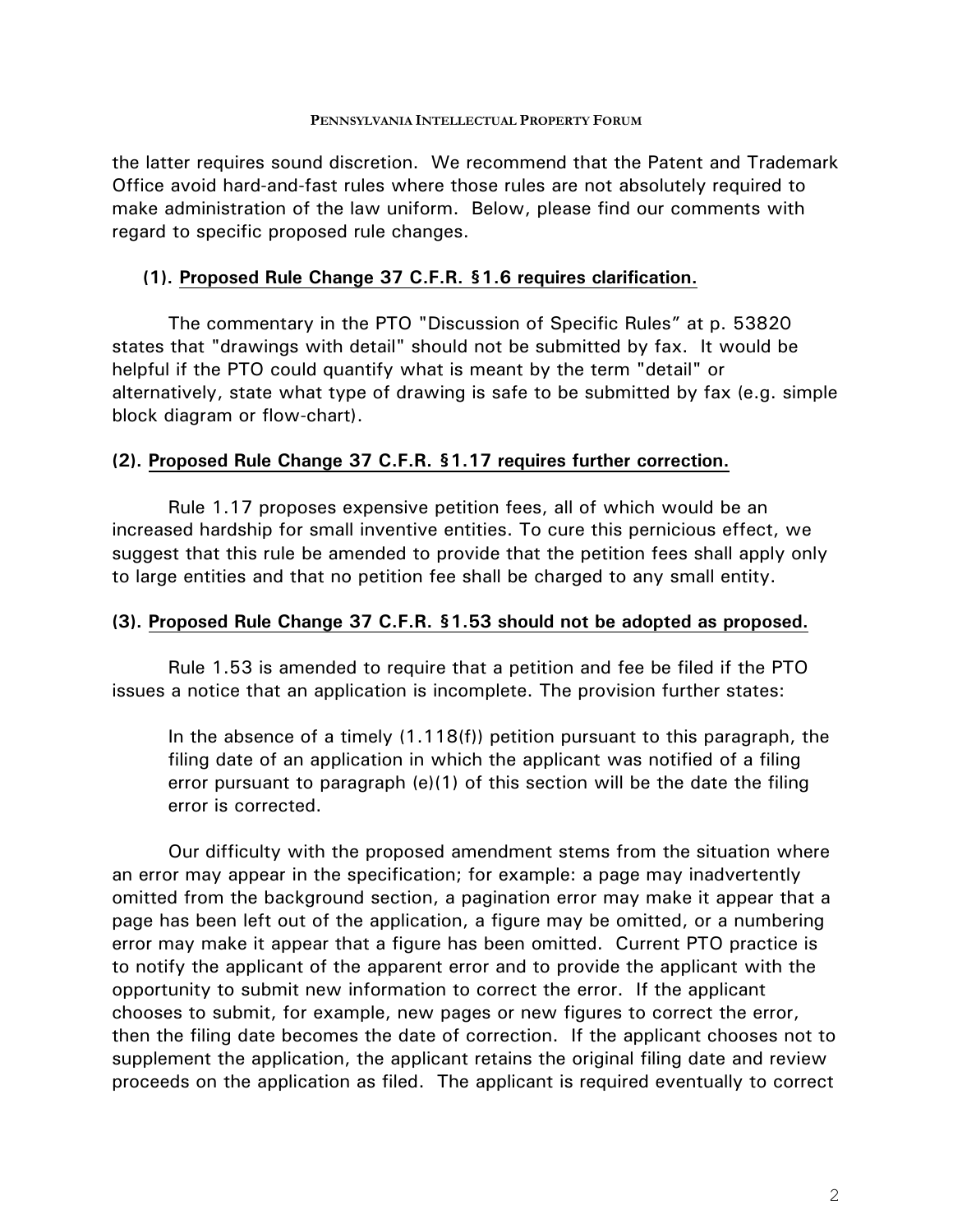the application by removing references to the omitted pages, by correcting the pagination, or by correcting the figure references.

Under the proposal, the option to proceed with the application as filed and to retain the original filing date apparently is eliminated. This is a draconian result in, for example, the situation of a numbering error in the figures. We recommend that the option to proceed with the application as filed be retained consistent with current PTO policies.

We further recommend that the requirement for a petition and fee be required only if the applicant elects to submit new pages of the specification or new figures and thereby accepts a new filing date.

# **(4). Proposed Rule Change 37 C.F.R. §1.57 is rigid and inflexible; incorporation by reference should be liberal and open.**

The number of pages in each patent application is creeping upward, with some applications reaching hundreds of pages. One cause of such massive patent applications was a series of Federal Circuit decisions effectively expanding the enablement requirement to include disclosure of prior art. The disclosure of the prior art in the patent application does nothing in itself to advance the art and is merely a regurgitation of what others have done before. Nonetheless, applicants believe that substantial prior art must be included in each patent application to satisfy the rulings of the Federal Circuit. Each massive application must be fully reviewed, eating up inordinate examiner time and adding to the PTO's backlog and costs of review. The need for ever-larger applications also renders the preparation of patent applications ever more expensive, putting the patent process out of reach for all but the richest of inventors and assignees.

Applicants could dispense with much of the bulk of the giant patent applications by incorporating prior art by reference for purposes of enablement. We recommend that the following should be considered as incorporated by reference for all purposes in each application automatically, without resort to specific incorporation by reference language and that the distinction between "essential" and "non-essential" material be deleted:

(a). all disclosure in provisional, utility, PCT and foreign applications from which the application in question descends;

(b). all disclosure in U.S. and foreign patents referred in the specification of the application in question and all other documents identified in the specification and in existence at the time of filing; and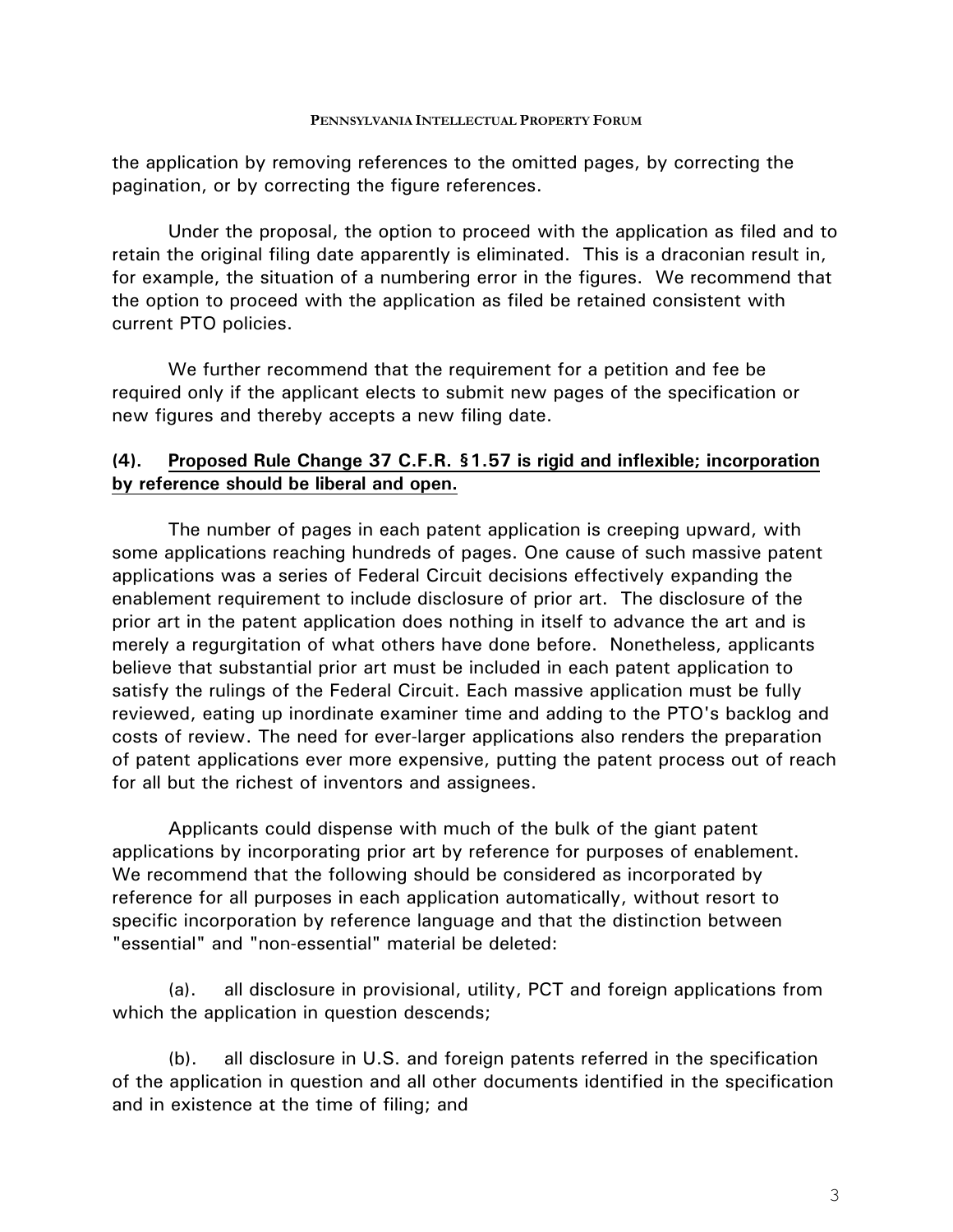(c). all disclosure in references included in an Information Disclosure Statement filed at the same time as the application in question.

The reasons given in PTO "Discussion of Specific Rules", p. 53827 for rejecting liberal incorporation by reference relate to § 112 paragraph 6 means-plusfunction claims. The preamble indicates that the applicant may create means-plusfunction claims that are unpatentably broad through inadvertent incorporation by reference.

In response, we believe that the benefit to the applicants and to the patent office of addressing the enablement problem through incorporation by reference outweighs any concern about inadvertent enlargement of means plus function claims. We also believe that a duly adopted regulation that provides specifically for incorporation by reference will overcome the reluctance of the Federal Circuit to look beyond the four corners of the patent application for means in a means plus function claim. Finally, we believe that means plus function claims coupled with the equivalents taught in the incorporated references may overcome some of the damage done by the Festo decisions.

In short, we recommend that each document should be presumed to be incorporated by reference unless the applicant states that it is not incorporated by reference. If an applicant is concerned that one or more references may render a means plus function claim too broad, then the applicant specifically can reject incorporation of the document.

Under the proposed rule as discussed in the preamble, defective incorporations by reference will incorporate nothing unless corrected during prosecution. Our problem with this approach is that if the teachings of a reference are not part of the application until a technically perfect incorporation is entered, then any post-filing correction to the incorporation by reference adds new matter. The original filing date therefore will be lost and the consequences for a technically imperfect incorporation by reference are very great. This is an unnecessary and overly technical result that adds nothing to the efficiency of the patent review process.

The PTO "Discussion of Specific Rules" at page 53828 states that the PTO is concerned that excess examiner resources will be used to correct defective incorporations by reference. The need to correct incorporations by reference, and hence the burden on examiners, is eliminated completely if all references are presumed incorporated and if mechanistic and rigid rules of incorporation are eliminated. We recommend that if a reference to an item of prior art is adequate to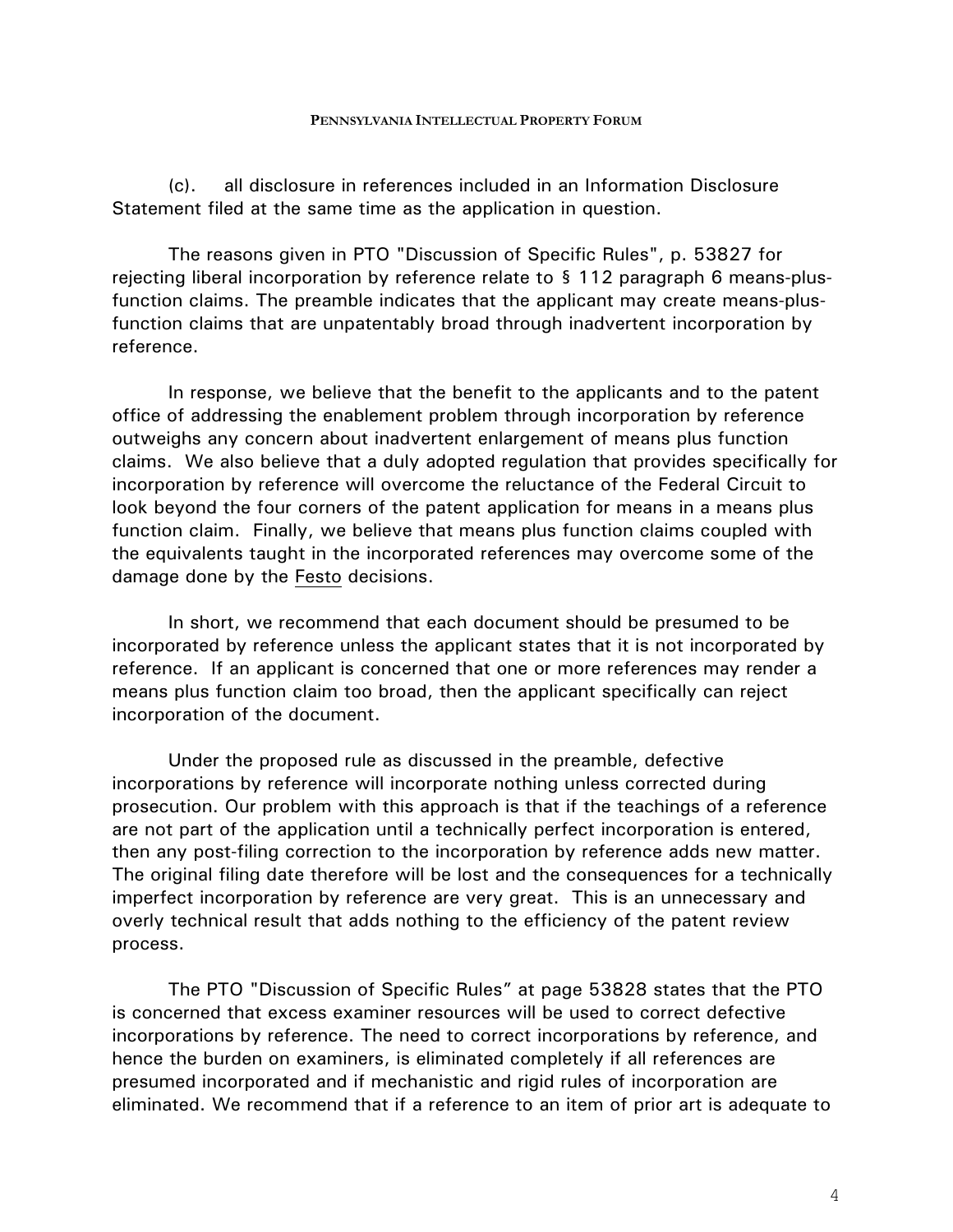identify the item, the incorporation should be effective. For example, a reference to a U.S. or foreign patent number should be an effective incorporation by reference, whether or not the name of the inventor or the date of issuance is provided. Similarly, the name of the inventor and the issue date should adequately identify the incorporated reference, even if the patent number is omitted. For non-patent literature, a standard bibliographic reference should be sufficient.

### **(5). Proposed Rule Change 37 C.F.R. §1.105 should not be adopted in any form.**

The changes to Rule 1.105 will have a detrimental impact on patent prosecution by creating confusion and additional burden on the part of both the Office and applicants, resulting in increased costs and time delays. The PTO proposes to require applicants to provide the "technical information known to applicant concerning the interpretation of the related art, the disclosure, the claimed subject matter, other information pertinent to patentability, or the accuracy of the examiner's stated interpretation of such items". The format for this requirement is much more expansive than that currently in existence and would not only require the applicant to produce specific documents, but also to reply to interrogatories and stipulations in the form of statement with which the applicant may agree or disagree.

Interrogatories and stipulations are proposed to be used to elicit information as to numerous legally based categories of information. As any litigator will attest, the crafting of interrogatory questions or statements for stipulation is one that requires a fair amount of time, training and skill in considering the formulation of such and the significance of the verbiage of both the questions and consequences of the answers. This expanded requirement for information places the examiner, who may not be legally trained, in the role of one presumed to be experienced in litigation.

The proposed amendment would further create the onerous task on the part of an applicant to formulate a carefully prepared reply which would anticipate all aspects of the potential impact of such a response in any later patent litigation which may arise. Calling for an applicant to stipulate to admissions or to respond to interrogatories as to his/her "interpretation", "intentions", "opinions", "rationale", "analysis" or "knowledge" as to, among other things, related art, examiner accuracy in his or her interpretations, evidentiary issues surrounding patentability conditions and technical attributes associated with the knowledge and skill of a person of ordinary skill in the art, shifts the burden of examination to the applicant. Further, the information requested may well require a legal conclusion, something a lay person is not qualified to provide, or revelation of trade secrets or other confidential business information.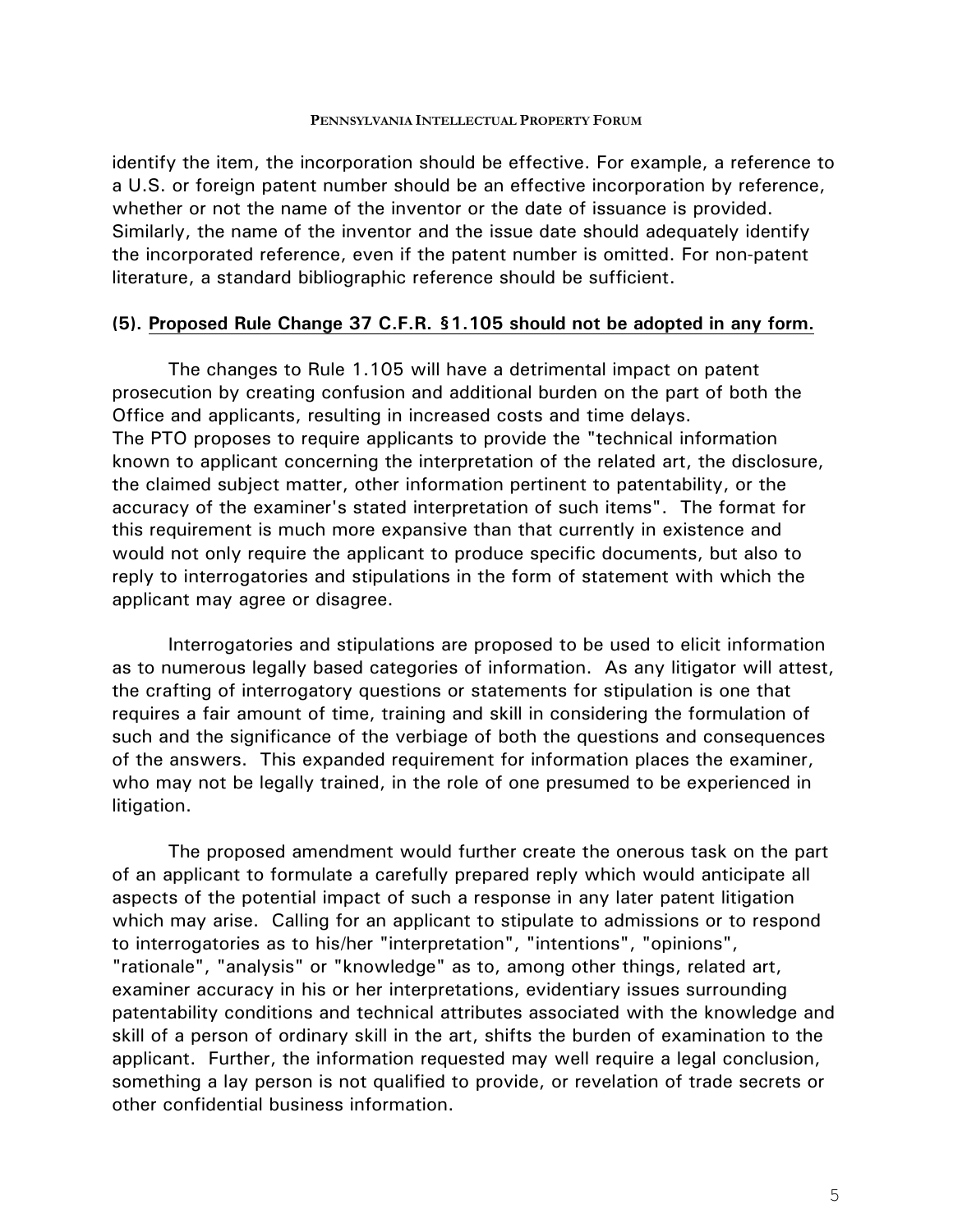The PTO "Discussion of Specific Rules" at page 53832 suggests that the Office believes this change to be necessary because the collection of such information is "highly burdensome" and "particularly wasteful" of examiner resources. However, such requirements for information place a substantial burden on the applicant and the threshold under which such discovery tactics may be employed, "to elicit information reasonably necessary to examination", is so low as to create a practice fraught with opportunity for abuse and regular use by examiners.

Presently a requirement for information in the form of production of specific documents under 1.105 accompanying an action on the merits has the same 3 month time period as the action on the merits, while a requirement separate from an action on the merits generally has a two month time period. Do these same time period requirements apply to interrogatory and stipulation responses as well? This is not clear in the present wording of the proposed change.

Also, there is no mechanism suggested in the proposed change to Rule 1.105 for requesting clarification from the examiner as to an interrogatory or stipulation which is vague, ambiguous or objectionable. Further, what is the consequential outcome if the examiner deems an applicant's answer to be incomplete or in some other manner inadequate? Is the answer then deemed to be untimely or a failure to reply resulting in the abandonment of the application? Can a supplemental answer be filed in response to the examiners indication as such? If this rule should be adopted, there needs to be a mechanism for an applicant to request clarification.

Further, is an answer by an applicant to an examiner's requirement for information under 37 CFR 1.105 in the form of interrogatories and/or stipulations deemed to be a "response" or is it deemed to be a "reply"? And would a supplemental answer be construed as a "supplemental reply" for purposes of the proposed changes to Rule 1.111?

Presently, MPEP 704.14 expressly sets forth that the examiner must consider the information submitted, and that it is never appropriate to deny considering information that is submitted, in response to a 37 CFR 1.105 requirement. How then do the proposed changes to Rule 1.111 prohibiting the consideration of supplemental replies as a matter of right except in certain limited circumstances, comport with MPEP 704.14 and affect responses to a 37 CFR 1.105 requirement? The new rule appears to be internally inconsistent with the present rules.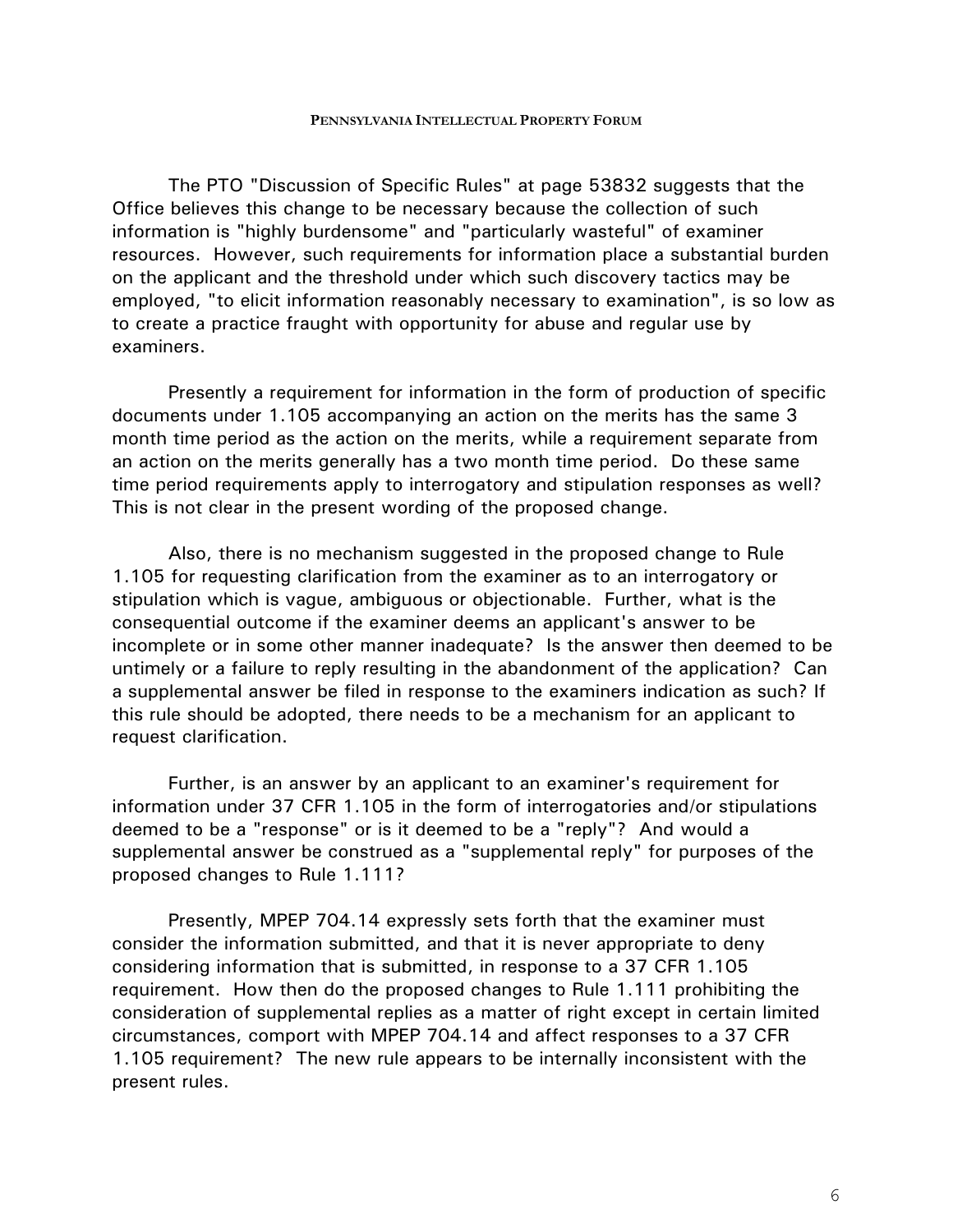The proposed changes to 37 CFR 1.105 should not be adopted. In the alternative, if the rule changes are adopted, an answer to a 37 CFR 1.105 requirement should not be considered a reply for purposes of Rule 1.111. See below for further comments on 37 CFR 1.111.

# (**6). 37 C.F.R. §1.111 should remain as presently written and supplemental replies should be allowed.**

First, as set forth above, if adopted, submissions under rule 1.105 should not be considered "replies." Applicants should be allowed to supplement these submissions.

Second, as proposed, Rule Change 37 C.F.R. 1. 1.111 is absolutely antithetical to the PTO's stated objective of improving patent quality because it prevents supplemental "filings" historically employed to provide key items such as new art (with distinctions), declarations and other information designed to assist the examiner in dealing with the application.

## **(7). 37 C.F.R. §1.213 is unduly cumbersome.**

Rule 1.213 requires an actual inquiry consistent with 10.18(b) before filing a request for non-publication. Presumably, this would require the practitioner to write to the client and confirm that 1) no foreign application has been filed and 2) that the client does not intend to file any application and obtain a written response before filing a non-publication request. This is unduly cumbersome. There should be an exception where a single written statement from a client that, by default, all U.S. applications should be filed with a non-publication request and that the client understands that there are limitations on filing foreign applications.

## **(8). 37 C.F.R. §1.704 thirty (30) day time period should be modified.**

The Rule 1.704 thirty (30) day safe harbor time period for filing an information disclosure statement after allowance for foreign search reports should be modified. Given mail delays and delays by foreign associates, many such search reports will not arrive until after the 30 days have elapsed. This requirement should be changed to 30 days after the U.S. practitioner or U.S. inventor has received the search report as long as it is within the three months in which the references may be filed.